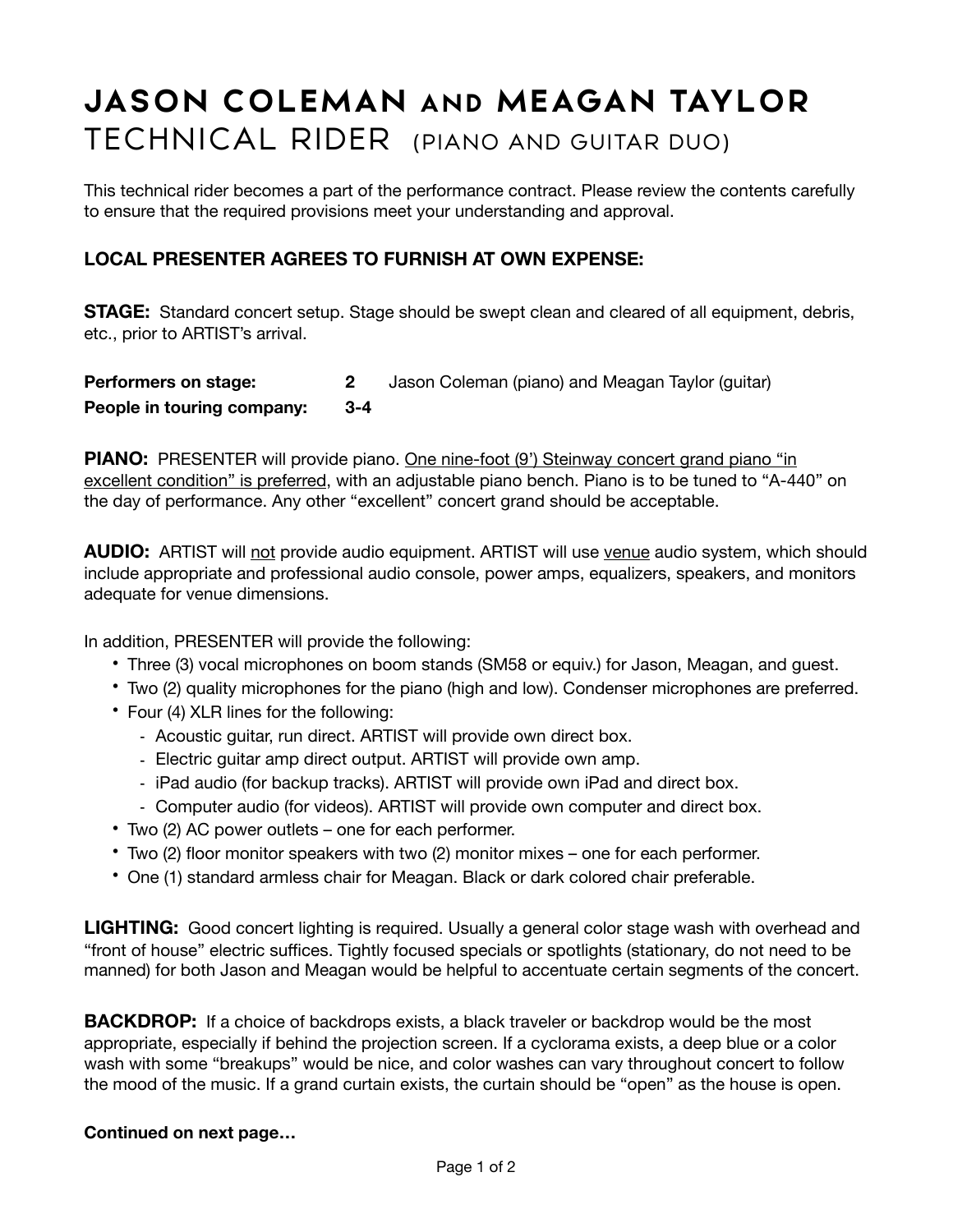**MULTIMEDIA:** Projector and screen highly recommended. ARTIST's performance is enhanced by the use of video and images incorporated throughout the concert. PRESENTER is to furnish a quality video projector and large on-stage projection screen or backdrop scrim as well as audio (XLR) and video (HDMI or VGA) connections into venue audio/video system.

- Placement: If projector and screen are not already permanently installed in venue, the ideal setup is for screen to be elevated and placed center stage, as a backdrop behind ensemble. Alternatively, the screen may be offset to one side of stage. ARTIST is flexible with the screen placement depending on stage size and venue capabilities.
- Connection: ARTIST will provide video content from his own laptop computer connected to venue's video projector using venue's HDMI or VGA cable. Video connection should be run so that ARTIST's computer can be set up on a small stand or table directly beside the piano on stage. However, if video connection cannot be run to stage, ARTIST's computer may be set up elsewhere in the room within ~100 feet of the piano (for example, off to the side of stage or in the sound booth) and ARTIST will use wireless remote to advance his own media.

**LOCAL CREW:** A "knowledgeable" venue representative should be available to open doors at arrival time agreed upon during initial contact, and a crew should be on hand before and after the concert to help load in and load out ARTIST's equipment. An Audio Engineer and a Master Electrician (lighting board operator) are required and should be present during sound check and to operate the show.

**DRESSING ROOMS:** Two (2) private dressing rooms with easy access to the stage, furnished with chair, table, mirror, clothes rack with hangers, and wastebasket. The dressing rooms should have access to a private bathroom (for ARTIST only) with hot and cold running water, adequately supplied with fresh soap and clean towels, tissue and paper towels.

**HOSPITALITY:** ARTIST would appreciate a light meal for touring company approx. 90 minutes before show time. ARTIST requests bottled water (some cold, some room temperature) and soft drinks as well as either a deli sandwich tray or plain sub sandwiches (ham or turkey and cheese only, any toppings etc. on the side) and assorted snacks including chips, fruit, cookies, etc.

**RECEPTIONS:** ARTIST will be happy to attend receptions after a show concludes; however, due to tour schedule, sometimes ARTIST may not be available. Before attending a reception, ARTIST may also need to complete their touring duties and equipment load-out. Please clear all receptions upon initial contact. The ARTIST will always try to accommodate.

**MERCHANDISE:** ARTIST will sell CDs and other merchandise before and after the performance and during intermission, with no commissions payable to PRESENTER. Please provide at least one (1) sixfoot (6') table and two (2) chairs to be used by ARTIST's designated salespeople.

**Please discuss any variations to the provisions of this rider with ARTIST in advance to ensure a smooth and successful performance!**